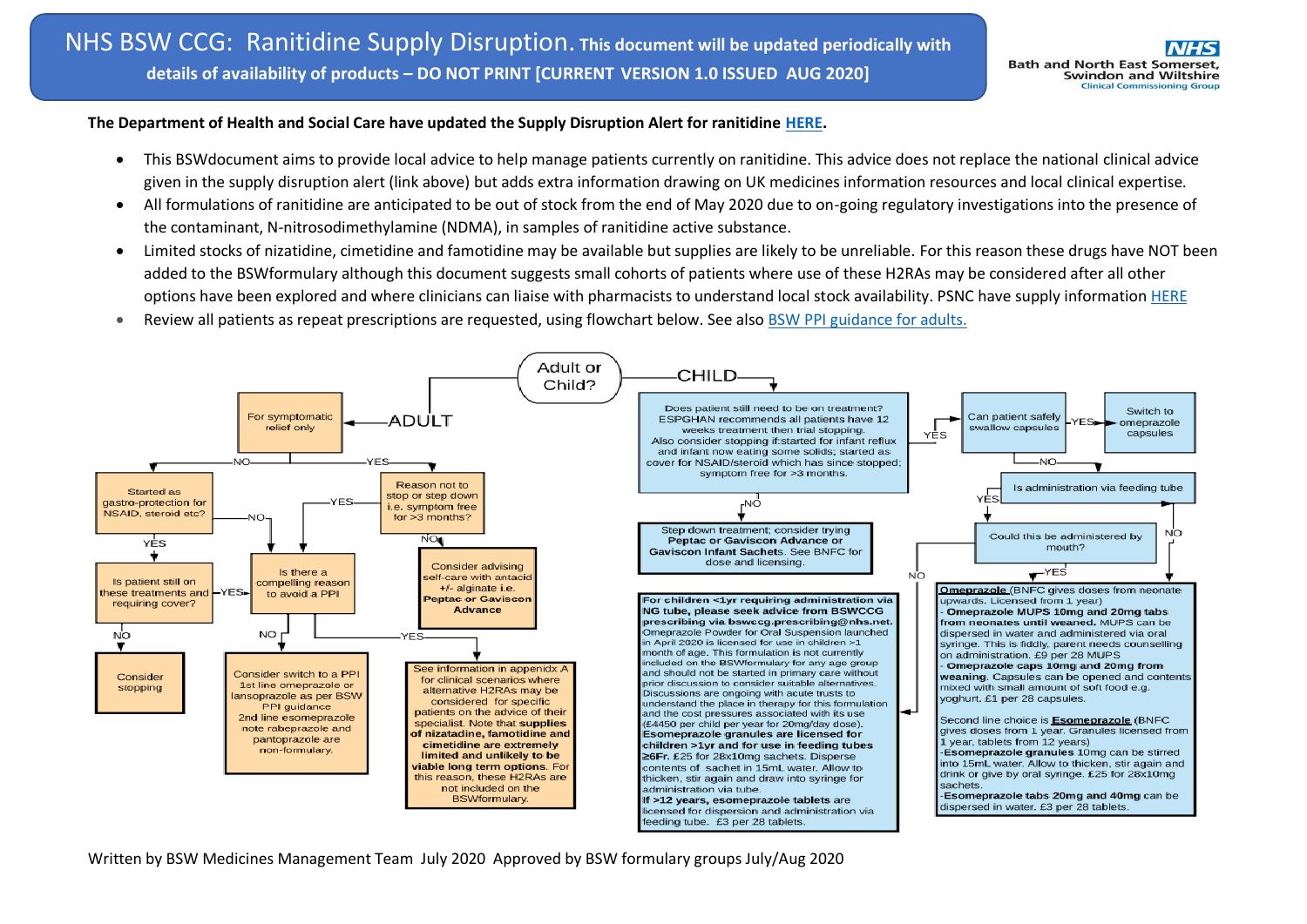# **Appendix A - Supporting information for specific situations where a switch to a PPI may not be straightforward.**

#### **Patients taking ranitidine for urticaria**

There is no strong evidence to support the addition of ranitidine to treatment regimes in chronic urticaria and angioedema (1,2). British Society for Allergy and Clinical Immunology guidelines suggest combination H1 antihistamines and montelukast if dose escalation of H1 antihistamine has been ineffective (2). Alternatively, cimetidine (but consider interactions) or famotidine could be used as alternatives where available. Specialists should be contacted in all instances when switching for advice on dosing and /or review of supply arrangements in primary care for any of these unlicensed uses.

#### **Patients who have had hyponatraemia with PPIs**

Hyponatraemia has been reported as a rare side effect with all PPIs although causality may be difficult to establish as the cause of hyponatraemia is often multifactorial (3). A lack of evidence compares risks of hyponatraemia between the PPIs. One recent study concluded that all PPIs are associated with hospitalisation secondary to hyponatraemia in patients newly initiated on a PPI, with the exception of lansoprazole (4). Ongoing PPI use beyond 12 weeks was not associated with an increased risk (4). In patients with a history of hyponatremia or susceptible to hyponatremia, lansoprazole may be considered if benefits of treatment outweigh risks. If switching from ranitidine to lansoprazole, patient counselling and monitoring (particularly when initiating and for the first 3 months of treatment) would seem sensible. Further information on hyponatraemia can be found in the [CKS topic on hyponatraemia.](https://cks.nice.org.uk/hyponatraemia)

#### **Patients taking concomitant clopidogrel**

The MHRA discourage the use of omeprazole and esomeprazole in patients taking clopidogrel although the evidence for a clinically meaningful interaction is controversial (5). Current available data does not support nor completely exclude an interaction between clopidogrel and other PPIs. The potential risk of a reduction in efficacy of clopidogrel should be weighed against the potential benefit of the PPI. Lansoprazole would be BSWformulary preferred choice of PPI in this instance.

### **Renal patients and concerns over PPI use being associated with interstitial nephritis**

Large proportions of renal patients are prescribed ranitidine prophylactically over concerns of long term PPI use being associated with interstitial nephritis. Local specialist renal teams suggest all renal patients should be clinically reviewed, deprescribing any H2 antagonist where possible and managing symptomatically with alginates. Patients requiring prophylactic treatment should be offered a PPI considering interactions +/- additional therapeutic drug monitoring. Where neither of these is an option patients should be referred back to their individual named consultant to consider whether a rechallenge with PPI is the most appropriate action. Famotidine should be reserved for a very small group of renal patients who would otherwise become dialysis dependant. Full details [HERE.](https://remedy.bnssgccg.nhs.uk/media/4303/renal-ranitidine-risk-management.pdf)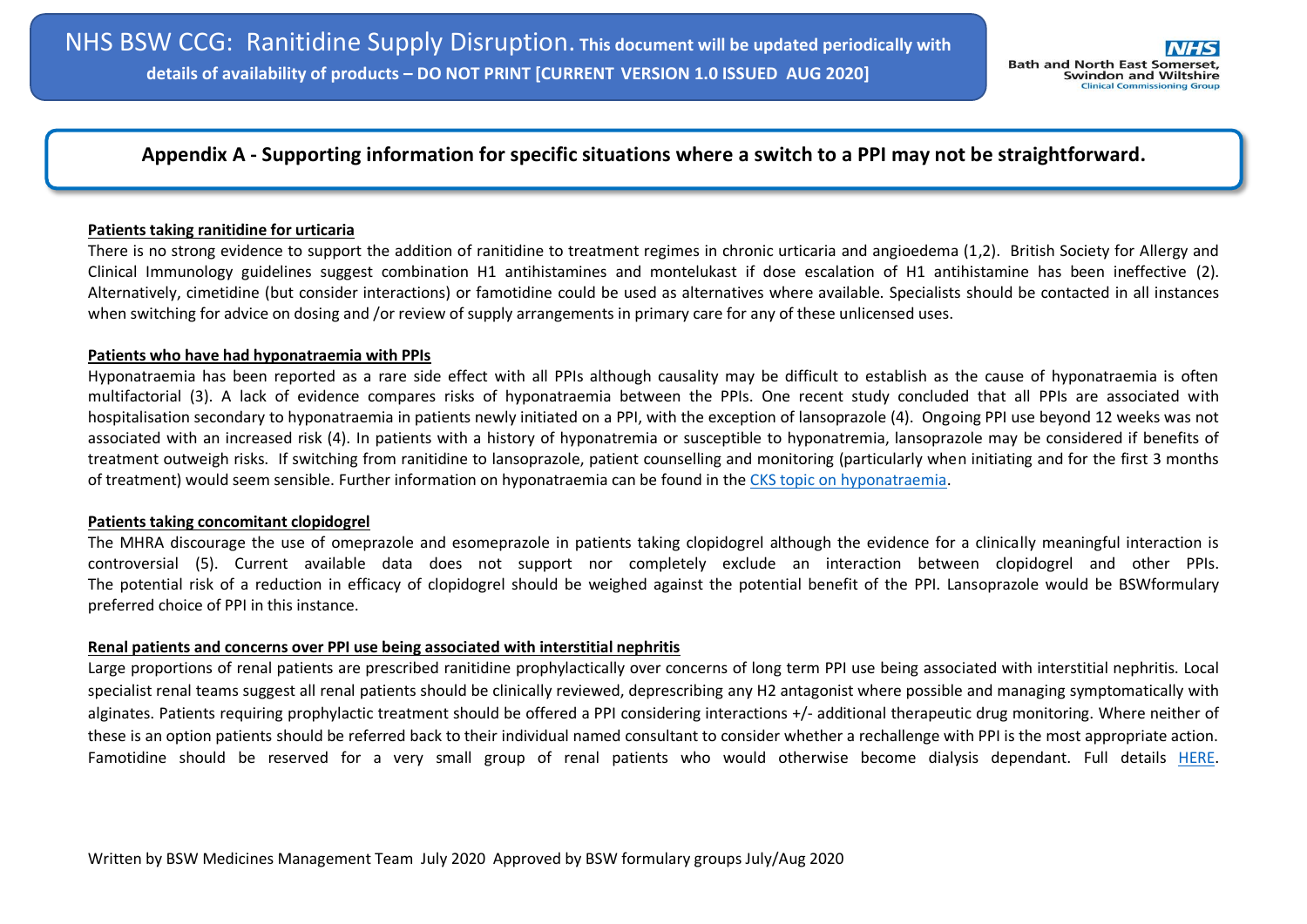### **Use in pregnancy**

Alginates/ antacids are compatible with pregnancy and should always be considered first line. Omeprazole is licensed for use in pregnancy in the UK. Although the data for all PPIs are overall reassuring, women taking PPIs other than omeprazole in pregnancy should be made aware of the lack of specific data for these drugs (6). If a PPI is not clinically appropriate, there is no evidence of an overall increase in the risk of congenital malformation for H2-antagonists although less pregnancy data is available for cimetidine and famotidine than was available for ranitidine (7). UKTIS can be contacted on 0344 892 0909 for individual patient advice and the following information leaflets from UKTIS may be useful https://www.medicinesinpregnancy.org/Medicine--pregnancy/Omeprazole / <https://www.medicinesinpregnancy.org/Medicine--pregnancy/H2-receptor-antagonists/>

### **Use in breastfeeding**

Alginates/ antacids are compatible with breastfeeding and should always be considered first line. Omeprazole and pantoprazole are the PPIs of choice in lactation, although evidence is limited. There are currently no data to support the use of other PPIs, even though they are probably also safe to use (8). If a PPI is not clinically appropriate, ranitidine has been first choice due to greatest experience of use during lactation and experience in neonates where therapeutic doses given are likely to be larger than the amounts received via breast milk. Famotidine is present in breastmilk although this is not known to be harmful. Cimetidine, in general, is not widely used due to drug interactions. Further information summarising study data of H2RAs in lactation can be found on the Specialist Pharmacy Services website [here](https://www.sps.nhs.uk/articles/histamine-h2-receptor-antagonists-are-they-safe-in-breastfeeding/)

# **Use in palliative care settings in continuous subcutaneous infusions (CSCI)**

There is currently no national advice on giving omeprazole by CSCI or on the compatibility of injectable omeprazole with other drugs. A Canadian report to determine the evidence to support subcutaneous or other non-oral routes of administration for PPIs in palliative care patients describes three cases where omeprazole was administered via CSCI (9). Further case reports note omeprazole 40mg in 100ml sodium chloride 0.9% as a CSCI over 3 – 4 hours has been given (10). Further information is expected through the palliative care network as experience grows.

# Use in oncology as a pre-med for paclitaxel pre-med regimes – *secondary care only*

H2RAs have been used off-label in in the prevention and management of infusion reactions with systemic anti-cancer therapy. The British Oncology Pharmacy Association has produced guidance for situations where H2RAs are in short supply or unavailable (11). Full guidance [HERE.](https://www.bopa.org.uk/resources/guidance-on-the-use-of-h2-antagonists-for-the-prevention-and-management-of-hypersensitivity/)

## **IV ranitidine for stress ulcer prophylaxis (SUP) in ICU** *– secondary care only*

A 2018 Cochrane Review looked at interventions for preventing upper gastrointestinal bleeding in people admitted to ICU (12). Additionally, a recently published clinical trial that looked at the comparative effect on in-hospital mortality of using PPIs vs H2As for SUP in ICU may influence clinical practice (13). Suggested action is to choose PPI according to individual Trust policy and patient's ability to swallow or need for administration via NG tube.